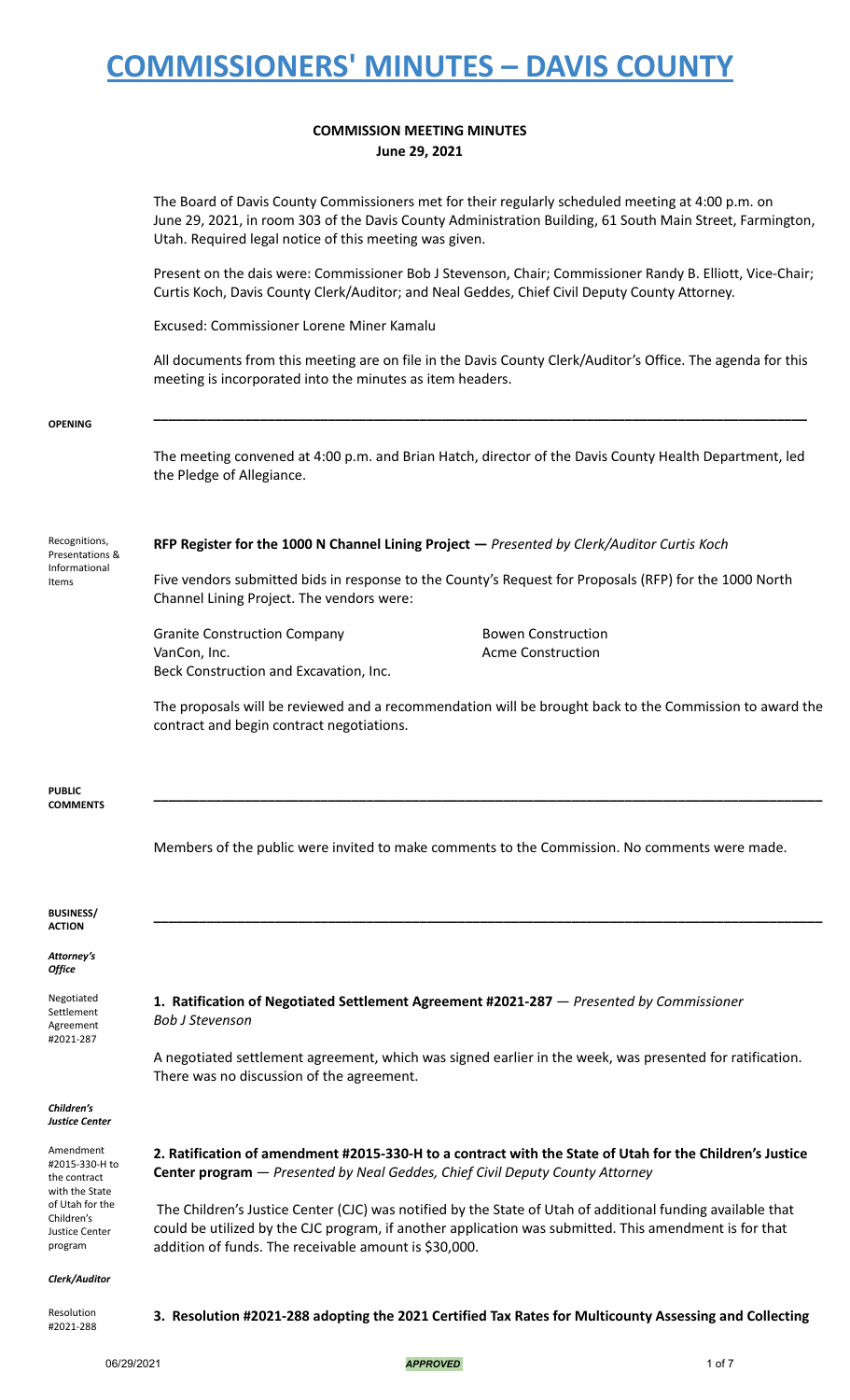| adopting the<br>2021 Certified                                                     | - Presented by Chief Deputy Clerk/Auditor Heidi Voordeckers                                                                                                                                                                                                                                                                                                                 |
|------------------------------------------------------------------------------------|-----------------------------------------------------------------------------------------------------------------------------------------------------------------------------------------------------------------------------------------------------------------------------------------------------------------------------------------------------------------------------|
| Tax Rates for<br>Multicounty<br>Assessing and<br>Collecting                        | A resolution was presented for the adoption of the 2021 Certified Tax Rates for Multicounty Assessing and<br>Collecting. This the last of the Certified Tax Rates to be presented for approval this year. The rate is set by<br>the State and wasn't available when the other rates were approved. The tax rate is .000012, which<br>generates \$358,981 in annual revenue. |
| <b>Commission</b>                                                                  |                                                                                                                                                                                                                                                                                                                                                                             |
| Resolution<br>#2021-289 with<br>Kaysville City                                     | 4. Approval of resolution #2021-289 with Kaysville City stating the County will not impose tax for<br>recreation, arts, museums and parks - Presented by Commissioner Bob J Stevenson                                                                                                                                                                                       |
| stating the<br>County will not<br>impose a RAMP<br>tax                             | A resolution with Kaysville City was introduced stating that the County will not impose a RAMP (Recreation,<br>Arts, Museums, and Parks) tax. The County approves Kaysville City running an election to impose that tax<br>program.                                                                                                                                         |
| Resolution<br>#2019-290 with<br>South Weber<br>City stating the                    | 5. Approval of resolution #2021-290 with South Weber City stating the County will not impose tax for<br>recreation, arts, museums and parks - Presented by Commissioner Bob J Stevenson                                                                                                                                                                                     |
| County will not<br>impose a RAMP<br>tax                                            | A resolution with South Weber City was introduced stating that the County will not impose a RAMP<br>(Recreation, Arts, Museums, and Parks) tax. The County is not opposed to South Weber trying to put that<br>tax in place through the voters.                                                                                                                             |
| Agreement                                                                          |                                                                                                                                                                                                                                                                                                                                                                             |
| #2021-291 with<br><b>Premier Funeral</b><br>Home for                               | 6. Approval of agreement #2021-291 with Premier Funeral Home for compensation of cremation services<br>for indigent deaths - Presented by Commissioner Bob J Stevenson                                                                                                                                                                                                      |
| compensation<br>of cremation<br>services for<br>indigent deaths                    | An agreement was presented to compensate Premier Funeral Home for cremation services for indigent<br>deaths. The contract period is 07/01/2021 to 06/30/2024. The payable amount of \$450.                                                                                                                                                                                  |
| Agreement<br>#2021-292 with<br><b>Myers</b><br>Mortuary for                        | 7. Approval of agreement #2021-292 with Myers Mortuary for compensation of cremation services for<br>indigent deaths - Presented by Commissioner Bob J Stevenson                                                                                                                                                                                                            |
| compensation<br>of cremation<br>services for<br>indigent deaths                    | An agreement was presented to compensate Myers Mortuary for cremation services for indigent deaths.<br>The contract period is $07/01/2021$ to $06/30/2024$ . The payable amount of \$450.                                                                                                                                                                                   |
| Agreement                                                                          |                                                                                                                                                                                                                                                                                                                                                                             |
| #2021-293 with<br>Lindquist                                                        | 8. Approval of agreement #2021-293 with Lindquist Mortuary for compensation of cremation services for<br>indigent deaths - Presented by Commissioner Bob J Stevenson                                                                                                                                                                                                        |
| Mortuary for<br>compensation<br>of cremation<br>services for                       | An agreement was presented to compensate Lindquist Mortuary for cremation services for indigent deaths.<br>The contract period is $07/01/2021$ to $06/30/2024$ . The payable amount is \$450.                                                                                                                                                                               |
| indigent deaths                                                                    | It was noted that the County sets contracts for this service each year, and usually takes care of between<br>three and six indigent deaths per year; there were only a couple during the pandemic. The service is rotated<br>through the contracted providers.                                                                                                              |
| Amendment<br>#2019-340-A<br>with Kaysville                                         | 9. Amendment #2019-340-A to contract with Kaysville City increasing funding for a bridge on the<br><b>Bonneville Shoreline Trail - Presented by Commissioner Bob J Stevenson</b>                                                                                                                                                                                            |
| City increasing<br>funding for a<br>Bonneville<br><b>Shoreline Trail</b><br>bridge | An amendment to a contract with Kaysville City was presented increasing funding for a bridge on the<br>Bonneville Shoreline Trail. This is part of a program to extend the trail. It was noted that information about<br>the bridge project was presented in a Commission Work Session in March. The contract period is                                                     |

06/29/2021 *APPROVED* 2 of 7

06/28/2021 [06/29/2021] to 08/31/2021. The payable amount is \$115,000.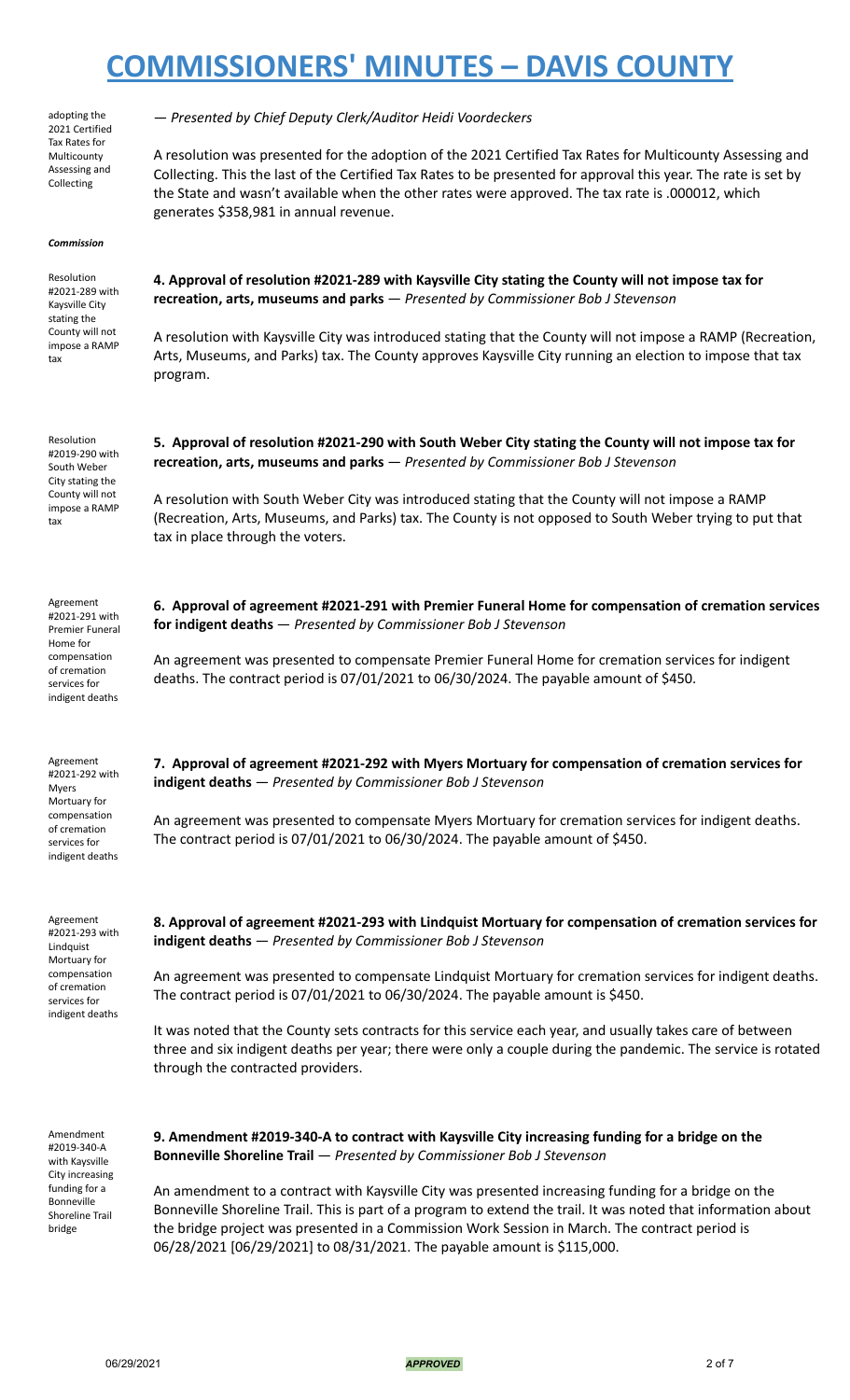Letter #2021-294 to Utah Office of Tourism Cooperative Marketing Fund Committee Summer Promotional Marketing

**10. Approval of letter #2021-294 to Utah Office of Tourism Cooperative Marketing Fund Committee to match money for the 2022 Summer Promotional Marketing Campaign** — *Presented by Community and Economic Development Director Kent Andersen*

A request was made to approve a letter to the Utah Office of Tourism Cooperative Marketing Fund Committee regarding matching money for the 2022 Summer Promotional Marketing Campaign. The contract period is 05/01/22 to 10/31/22. The payable amount is \$65,000.

Letter #2021-2945 to Utah Office of Tourism Cooperative Marketing Fund Committee for Three Season

Promotional Marketing

*Facilities*

Contract #2021-296 with Pro Window Wash & Holiday Lighting, LLC for window cleaning services

Approval of Change Order #2019-561-E to contract with Spindler Construction Corp. for Clearfield Library

#### *Health Dept.*

Approval of research agreement #2021-297 with Tufts Medical Center for funding a virtual workshop

Contract #2021-298 with the Utah Dept. of Health for 2021 Expansion of COVID-19 Davis County HD-PPPHEA

Summary list #2021-299 for various contracts to provide in-home services to seniors

**11. Approval of letter #2021-295 to match money for the 2021-2022 Three Season Promotional Marketing Campaign with the Utah Office of Tourism Marketing Cooperative Fund Committee** — *Presented by Community and Economic Development Director Kent Andersen*

A letter to the Utah Office of Tourism Marketing Cooperative Fund Committee was introduced. The letter regards matching money for the 2021-2022 Three Season Promotional Marketing Campaign. The contract period is 10/01/21 to 12/31/22. The payable amount is \$199,174.

**12. Approval of contract #2021-296 with Pro Window Wash & Holiday Lighting, LLC for window cleaning services** — *Presented by Facilities Management Director Lane Rose*

A contract with Pro Window Wash & Holiday Lighting was presented. It is for an annual window cleaning for the majority of the County facilities. The contract period is 06/29/21 to 10/31/21. The payable amount is \$10,245.

**13. Approval of Change Order #2019-561-E to contract with Spindler Construction Corp. for framing changes, landscape irrigation controller, Vapor Barrier Cost, additional welding, and children's fencing area** — *Presented by Facilities Management Director Lane Rose*

A change order to a contract with Spindler Construction Corp., for the Clearfield Library construction project, was introduced. The payable amount is \$69,044.57.

Commissioners were informed that there have been issues with obtaining some materials, including tile, but a lot of the materials are coming in now. Substantial completion of the project is expected in August.

**14. Approval of research agreement #2021-297 with Tufts Medical Center for funding a virtual workshop** — *Presented by Health Department Director Brian Hatch*

An agreement with Tufts Medical Center was presented. The contract for a workshop is part of the Health Department's Resiliency in ACEs (Adverse Childhood Experiences) priority. Funding from the State is being passed through for clinicians to teach resiliency and HOPE (Healthy Outcomes from Positive Experiences) skills in a virtual conference that will be held soon. The contract period is 06/22/21 to 07/15/21. The payable amount is \$4,000.

**15. Approval of contract #2021-298 with the Utah Department of Health for the 2021 Expansion of the COVID-19 Davis County HD-PPPHEA (Payroll Protection Plan Healthcare Enhancement Act)** — *Presented by Health Department Director Brian Hatch*

This contract is for funding coming through to local health departments to fund COVID responses for the next two years. The contract period is 01/15/21 to 07/31/23. The receivable amount is \$4,140,181.

**16. Approval of summary list #2021-299 for various contracts to provide in-home services** — *Presented by Presented by Health Department Director Brian Hatch*

A summary list of various contracts was introduced. The contracts are for in-home providers for Senior Services. Service providers apply and are enrolled every two years. This allows the County to pay them for services rendered to seniors who are part of the Alternatives program. The contract period is 07/01/21 to

06/29/2021 *APPROVED* 3 of 7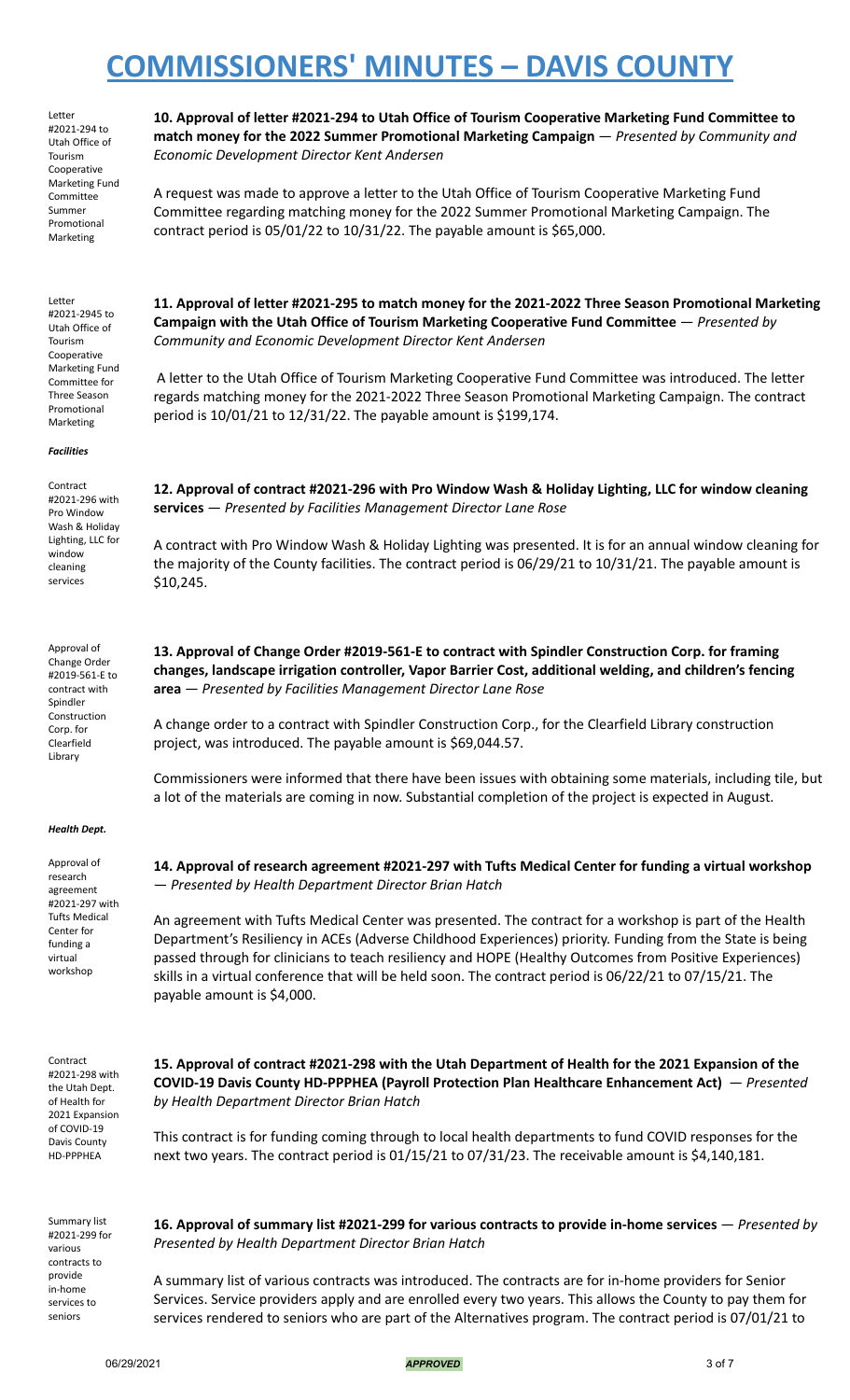06/30/23. The payables are in various amounts depending on service.

Contract #2021-300 with Rocky Mountain Care - Logan to provide overnight respite stay

Contract #2021-301 with Davis Behavioral Health for funding of programming addressing youth drug use

*Human Resources*

Revisions #2021-302 to the HR "Definitions" policy #100

**17. Approval of contract #2021-300 with Rocky Mountain Care in Logan to provide overnight respite stay** — *Presented by Presented by Health Department Director Brian Hatch*

A special circumstance required that a citizen be provided services by a special unit in Logan; this contracted arrangement outside of the County was for a short term. The contract period is 06/11/21 to 06/30/21.

**18. Approval of contract #2021-301 with Davis Behavioral Health for funding of programming addressing root causes and factors associated with youth drug use in at-risk Davis County communities** — *Presented by Health Department Director Brian Hatch*

The Legislature directed the County to put out an RFP for entities to work on programming addressing substance abuse in youth. Davis Behavioral Health was awarded the contract through the RFP process. This State funding is from the e-cigarette tax. The contract period is 06/29/2021 through 06/01/2022. The payable amount is \$85,660.

**19. Approval of revisions #2021-302 to the HR "Definitions" policy #100** — *Presented by Human Resources Deputy Director Ric Higbee*

Revisions to Human Resources policies were presented. Many of the revisions were minor formatting and wording changes. The most significant content changes were highlighted during the Commission Meeting; several of these proposed changes are due to the impact of the County's new Kronos timekeeping system. It was pointed out that Commissioners have been working on these changes in work meetings.

Revisions to Policy #100 include a paragraph that covers pay and benefits for elected officials. That information was scattered through various policies and has now been consolidated into one general paragraph in the Definitions policy. There was also a revision in the section on overtime amounts for the Sheriff's Office. Previously, employees in the Sheriff's Office who worked more than 86 hours would earn overtime. The overtime calculation is being changed to 80 hours for Patrol and Administration and 81.75 hours for the Corrections Department.

Revisions #2021-303 to the HR "Time and Attendance" policy #220

**20. Approval of revisions #2021-303 to the HR "Time and Attendance" policy #220** — *Presented by Human Resources Deputy Director Ric Higbee*

Policy #220, the Time and Attendance policy, also references overtime for the Sheriff's Office regarding the same 80 and 81.75 hours mentioned in Policy #100. There is also a proposal to increase the compensatory time maximum accrual limit from the current 80 hours up to 100 hours; that proposal is made in conjunction with the elimination of "specials" which are referenced in Policy #140 (see Agenda Item 22).

Revisions #2021-304 to the HR "Payroll Procedures" policy #430

**21. Approval of revisions #2021-304 to the HR "Payroll Procedures" policy #430** — *Presented by Human Resources Deputy Director Ric Higbee*

The main change to Policy #430, which is the Payroll Procedures policy, is the addition of a new procedure for comp time payout. This will allow employees to request payout of their compensatory time at any time throughout the year, and it also defines a procedure for how that's paid out  $-$  particularly when an employee reaches the 100 hour maximum limit mentioned in the prior policy.

Approval of revisions #2021-305 to the HR "Leave Benefits" policy #140

**22. Approval of revisions #2021-305 to the HR "Leave Benefits" policy #140** —*Presented by Human Resources Deputy Director Ric Higbee*

The main changes in Leave Benefits Policy #140 are regarding holidays and how holidays are paid. A paragraph on eligibility and the amount of holiday time paid has been changed. The current policy said it is for hours normally scheduled; that is being changed to be eight hours consistently for all full-time

06/29/2021 *APPROVED* 4 of 7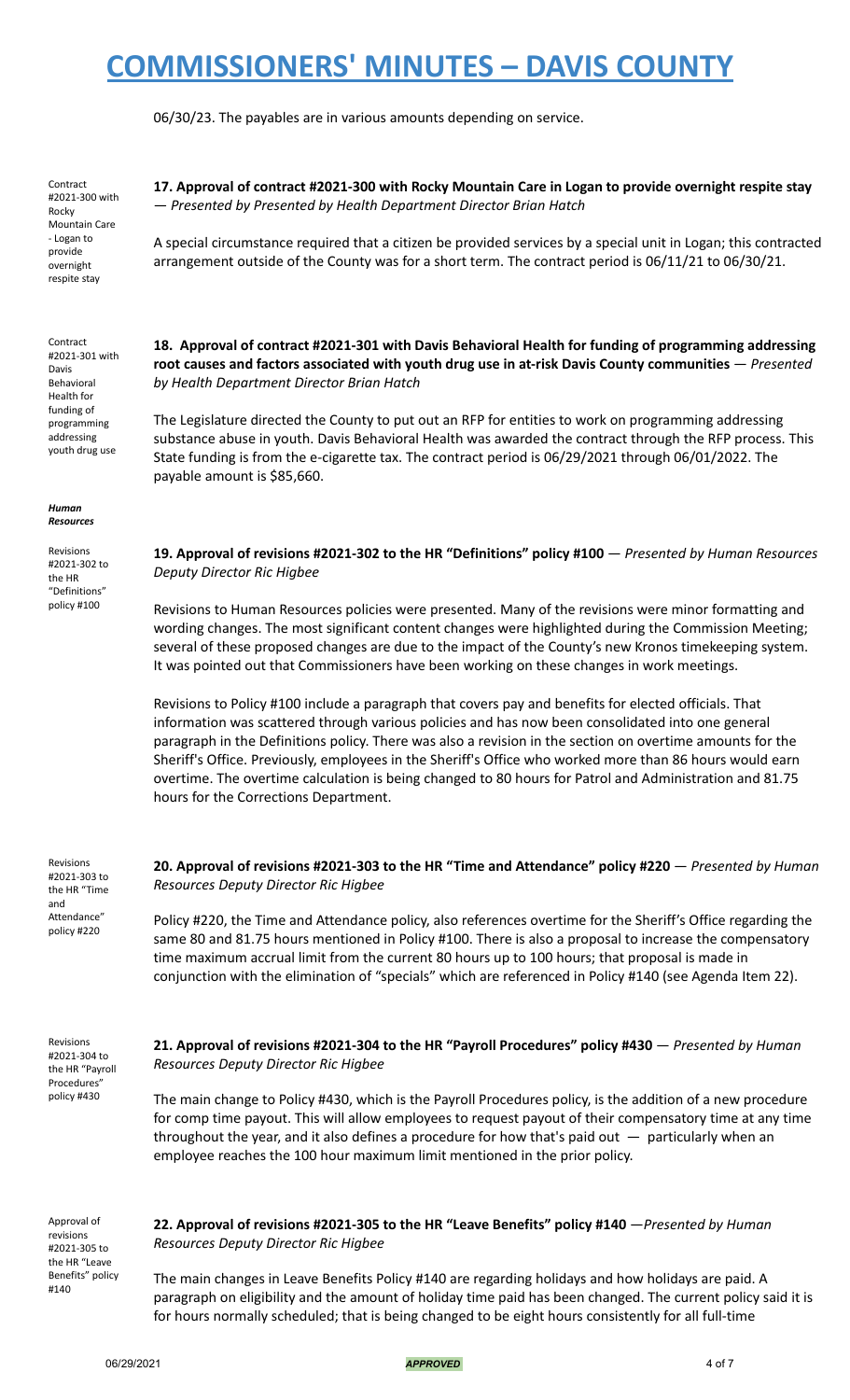employees, and six hours for part-time merit employees, making those rates and amounts more consistent for holidays. The next change is regarding holidays that are worked. Currently, for any employee who is required to work on a holiday, and particularly the Sheriff's Office, the policy is to pay for hours accrued throughout the year known as "specials." That practice is being eliminated and replaced with the practice of paying them on the holidays that they work or giving them the option of banking those holiday hours into their comp time leave balance.

It was pointed out that there's been a lot of time spent, not only within the Human Resources Department but also working with the different groups, to get these policy changes figured out.

#### *Library*

Agreement #2021-306 with the State of Utah for the Collection Support grant

**23. Ratification of agreement #2021-306 with the State of Utah for the Collection Support grant** — *Presented by Library Director Josh Johnson*

The State is giving the Davis County Library a grant based on ARPA (American Rescue Plan Act) funds. The money is to be spent on physical collections. The contract period is 07/01/21 to 06/30/22. The receivable amount is \$12,000.

#### *Sheriff's Office*

Training Reimbursement agreement #2021-307 with Ruel Mckenzie St. Clair

various entities to provide paramedic services

**24. Approval of Special Functions and Basic Corrections Training Reimbursement agreement #2021-307 between Davis County Sheriff's Office and Ruel Mckenzie St. Clair** — *Presented by Chief Deputy Andy Oblad*

The agreement period is 06/29/2021 to 06/29/2023. The receivable amount is \$16,338.

Interlocal Agreement #2021-308 between Davis County and **25. Approval of Interlocal Agreement #2021-308 between Davis County and the entities listed below to provide paramedic services** — *Presented by Chief Deputy Andy Oblad*

Farmington City **Fruit Heights City Fruit Heights City** Kaysville City **Clinton City** Layton City **North Davis Fire District** South Davis Metro Fire Service Area South Weber City Syracuse City

The contract period begins 06/29/21.

| Donation       |
|----------------|
| agreement      |
| #2021-309 with |
| Washington     |
| Heights Church |
| for hand       |
| sanitizer      |

**26. Approval of donation agreement #2021-309 with Washington Heights Church for hand sanitizer products** — *Presented by Chief Deputy Andy Oblad*

Washington Heights Church would like to donate hand sanitizer. The contract begins on or before 07/01/2021. The receivable is valued at the amount of \$1,500.

Settlement and release agreement #2021-310 for a voluntary resignation

**27. Approval of settlement and release agreement #2021-310 for a voluntary resignation** — *Presented by Chief Deputy Andy Oblad*

**\_\_\_\_\_\_\_\_\_\_\_\_\_\_\_\_\_\_\_\_\_\_\_\_\_\_\_\_\_\_\_\_\_\_\_\_\_\_\_\_\_\_\_\_\_\_\_\_\_\_\_\_\_\_\_\_\_\_\_\_\_\_\_\_\_\_\_\_\_\_\_\_\_\_\_\_\_\_\_\_\_\_\_\_\_\_\_\_**

The agreement begins 06/11/2021.

Motion to Approve Items 1-27: Com. Elliott Seconded: Com. Stevenson All voted Aye

**CONSENT ITEMS**

06/29/2021 *APPROVED* 5 of 7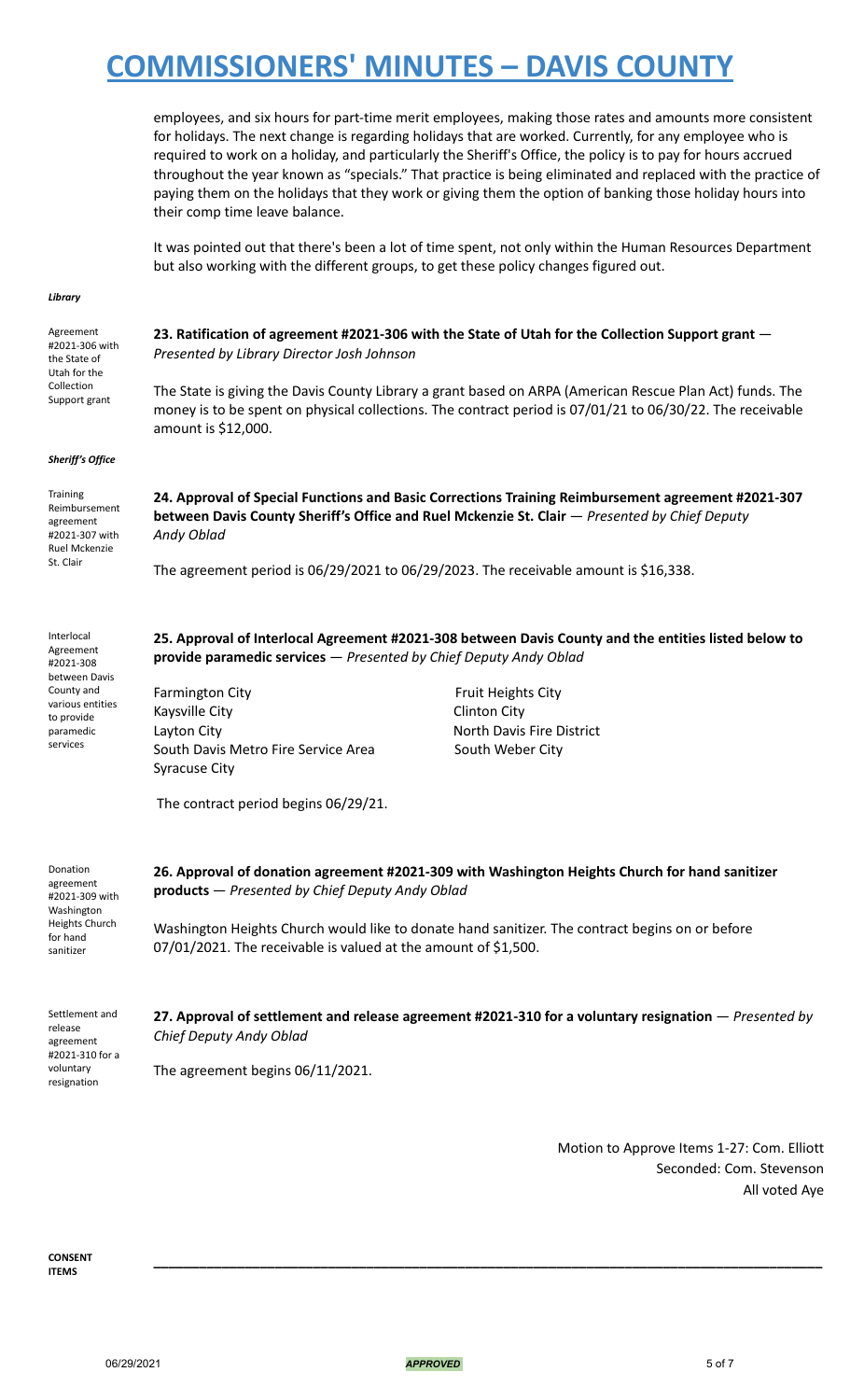Indigent Hardship Abatement Register

### **Indigent Hardship Register**

The Indigent Hardship Register was presented for approval; it was noted that it had been reviewed by Commissioners.

> Motion to Approve: Com. Elliott Seconded: Com. Stevenson All voted Aye

Commissioner Stevenson moved to recess to the Board of Equalization. Commissioner Elliott seconded the motion. All voted Aye.

**\_\_\_\_\_\_\_\_\_\_\_\_\_\_\_\_\_\_\_\_\_\_\_\_\_\_\_\_\_\_\_\_\_\_\_\_\_\_\_\_\_\_\_\_\_\_\_\_\_\_\_\_\_\_\_\_\_\_\_\_\_\_\_\_\_\_\_\_\_\_\_\_\_\_\_\_\_\_\_\_\_\_\_\_\_\_\_\_**

**BOARD OF EQUALIZATION**

Property Tax Register

Property Tax Register matters were presented by Curtis Koch, Davis County Clerk/Auditor, as follows:

### **Auditor Adjustments**

**Abatements**

A report with three abatements that have been requested and are recommended for denial **Corrections**

Five Veteran Exemption Tax Abatements for the year 2020 that are recommended **Assessor Adjustments**

### **Assessor-initiated corrections**

A report with four different properties with the recommended Difference in Taxable Value corrected

Motion to Approve: Com. Elliott Seconded: Com. Stevenson All voted Aye

Commissioner Elliott moved to reconvene the Commission Meeting. Commissioner Stevenson seconded the motion. All voted Aye.

**\_\_\_\_\_\_\_\_\_\_\_\_\_\_\_\_\_\_\_\_\_\_\_\_\_\_\_\_\_\_\_\_\_\_\_\_\_\_\_\_\_\_\_\_\_\_\_\_\_\_\_\_\_\_\_\_\_\_\_\_\_\_\_\_\_\_\_\_\_\_\_\_\_\_\_\_\_\_\_\_\_\_\_\_\_\_\_\_**

#### **COMMISSION COMMENTS**

Commissioner Elliott

**Commissioner Elliott** said that Senator Lee joined the Commissioners at the DATC (Davis [Applied] Technical College) to look at innovation programs. They also visited undisclosed locations related to drone work. On Saturday, Commissioners and members of Senator Lee's staff looked at problematic areas of Ward Canyon, where there have been some fires and shooting issues. Last week, with the Forest Service, they looked at cabins and beetle kill problems. Trees killed by the beetles are hollow inside but the pine needles stick to the trees. Trees could be dead for five or ten years, and their needles are all stuck to them, so they are just like a torch. Mitigation is difficult because it is in a wilderness area. People can go in and harvest firewood but can't go in there and timber it due to Forest Service rules. Commissioners are trying to get some of those mitigation issues resolved because it is a problem. Many of the pine trees are the same age because of restoration projects, and these beetles will go through and kill everything.

**Commissioner Elliott** gave a reminder that the Fourth of July is coming. He asked everybody to adhere to the rules and regulations regarding where fireworks can and cannot be set off, and to please be careful and not set our mountains on fire.

Commissioner Stevenson **Commissioner Stevenson** said, regarding Commissioner Elliott's comments, that this is an area where Government has got to figure a couple of things out. If there is a pine beetle problem that is killing trees, and once the trees are dead they basically become a torch if they're hit by lightning or a spark of some kind, it starts a forest fire, which creates all kinds of pollution plus damage. The Forest Service won't allow logging to take place to be able to utilize the material that could help society as a whole, yet they'll turn around and allow possibly some private cutting for firewood. When you have firewood and you burn a fire, you create